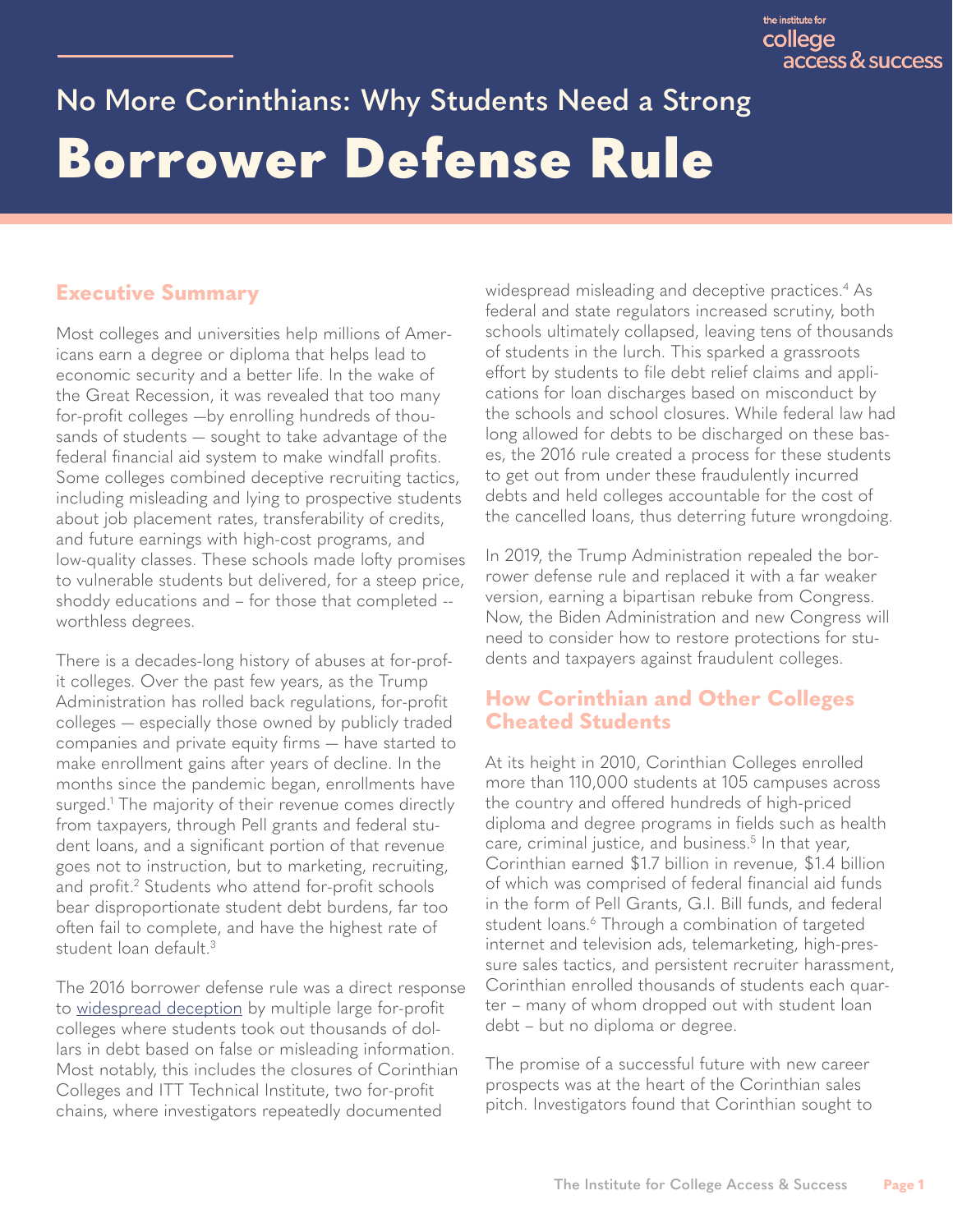<span id="page-1-0"></span>exploit the emotional and financial vulnerabilities of low-income individuals who would be especially receptive to claims of easy, quick degrees and high-paying career opportunities. Corinthian explicitly targeted low-income and otherwise vulnerable students to enroll in these programs and made unfounded guarantees that they would boost students' career outcomes and earnings[.7](#page-5-0) They also charged significantly higher tuition, on average, than comparable programs at public colleges. In fact, Senate investigators found that on average, for-profit colleges charged higher tuition than community colleges or public universities - in some instances, associate programs at for-profit

schools cost four times more than the same programs at community colleges.<sup>[8](#page-5-0)</sup> Attending for-profit schools came at a high-cost and rather than reducing tuition to eliminate this gap, Corinthian marketed and promoted private student loans, known as Genesis loans, to its students.<sup>9</sup>

Before its collapse in 2015, Corinthian was riddled with scrutiny and lawsuits — the company was sued over 100 times in federal court, repeatedly by former students complaining of fraud, and Attorneys General in 21 states led investigations against Corinthian[.10](#page-5-0)

### **Timeline of Corinthian's Collapse:**

- **2004** The Department of Education reported an ongoing investigation into non-compliance with federal financial aid procedures, and tightened loan disbursement requirements.<sup>11</sup>
- **2007** After a three-year investigation by the State of California, California Attorney General Jerry Brown threatened to sue the company for using deceptive advertising to recruit students, and reached a settlement that provided restitution to students, forced the closure of nine of the worst-performing programs, and prohibited the company from engaging in unlawful business practices.<sup>12</sup>
- • **2012** The Senate Health, Education, Labor and Pensions Committee released a [report](https://www.govinfo.gov/content/pkg/CPRT-112SPRT74931/pdf/CPRT-112SPRT74931.pdf) on, "For-Profit Higher Education: The Failure to Safeguard the Federal Investment and Ensure Student Success."
- **October 2013** Again, the State of California, under California Attorney General Kamala Harris sued Corinthian, accusing the company of fraud and violations of their earlier injunction[.13](#page-5-0) According to internal documents retrieved by California investigators, recruiters targeted potential students identified as "isolated" with "low-self-esteem" and who were "unable to see and plan well for the future," using marketing campaigns that misrepresented job placement rates and program offerings.<sup>14</sup> The investigation also alleged that Corinthian paid temp agencies to hire graduates for placements that typically resulted in two days of employment, and which were subsequently claimed as successful placements.<sup>15</sup>
- • **November 2013** The Consumer Financial Protection Bureau (CFPB) initiated an investigation of Corinthian[.16](#page-5-0)
- **June 2014** The Department of Education placed Corinthian schools on heightened cash monitoring (HCM) status after Corinthian failed to respond to inquiries about inconsistencies in its reported job placement rates.<sup>17</sup> As part of an agreement with the Department of Education, Corinthian began selling off and closing their campuses.<sup>18</sup>
- **September 2014** The CFPB [sued](https://files.consumerfinance.gov/f/201409_cfpb_complaint_corinthian.pdf) Corinthian for "unfair, deceptive, and abusive acts and practices" and violations of the Fair Debt Collection Practices Act related to its Genesis loan program.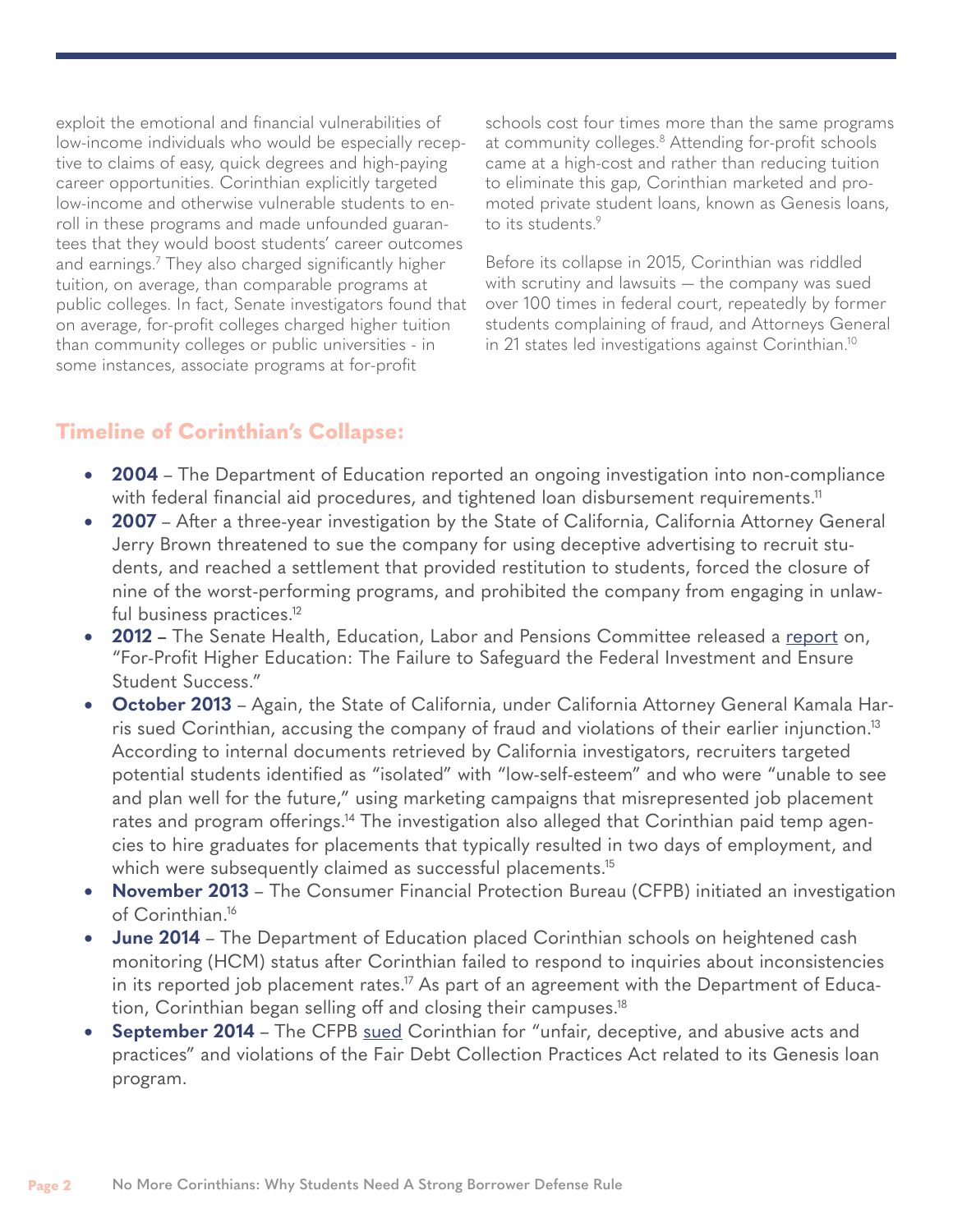- <span id="page-2-0"></span>• **February 2015 –** ECMC closes deal to buy 53 Corinthian campuses.<sup>19</sup>
- **February 2015** A group of 15 former Corinthian students went on a "debt strike"<sup>20</sup> and other students began the process of Borrower Defense to Repayment, formally asking the Department to provide loan relief, citing the company's false graduation and placement rates that encouraged them to enroll in the first place**.**
- **March 2015** In response to Department of Education and multiple state attorneys' general findings of widespread misrepresentations, the Department announced expedited paths for debt relief for students at Corinthian campuses across more than 20 states.<sup>[21](#page-6-0)</sup>
- **April 2015** Corinthian was fined almost \$30 million by the U.S. Department of Education for misrepresenting its job placement rates. [22](#page-6-0)
- May 2015 Corinthian filed for bankruptcy a week after shutting down the remaining 28 campuses where 16,000 students were enrolled and left unable to complete their programs.[23](#page-6-0)
- **August 2015** The U.S. Department of Justice, in representing the Department of Education in Corinthian's bankruptcy case, found that Corinthian appeared to have violated federal rules for federal financial aid, including that funds disbursed by the Department were not transferred to students.<sup>24</sup>
- **2016** The Obama Administration issued a new borrower defense rule to articulate a clear process to apply for and grant borrower defense discharges and hold colleges accountable for their wrongdoing.[25](#page-6-0)
- **2017** Upon entering office, the Trump Administration halted the processing of borrower defense claims,<sup>26</sup>and in June began rewriting the rule.<sup>27</sup> In response, 19 state attorneys general also filed suit in district court over the delay of the regulation.<sup>28</sup> The Project on Predatory Student Lending and Public Citizen represented two former students in a suit against the government to stop the Trump Administration's delay of implementing the existing Borrower Defense rule.[29](#page-6-0)
- **2018** A federal judge ordered Secretary DeVos to stop collecting on the debt of members of a class action lawsuit, alleging unfair and illegal denial of relief to Corinthian borrowers while their case was ongoing.[30](#page-6-0) Secretary DeVos was subsequently held in contempt of court after the Department of Education continued collecting the debt.<sup>31</sup>
- **2019** The Trump Administration released a new rule that would make it almost impossible for students to get relief, and rolled back key borrower protections.<sup>32</sup> Five months later, the 2019 Borrower Defense Rule was challenged in court, and the case is still under pending litigation.<sup>33</sup>
- **2020** Congress delivered a bipartisan rebuke to the rule, voting in the House and Senate to overturn the Trump Administration's rule and restore protections for students. President Trump vetoed the resolution, and the House of Representatives failed to override the presidential veto on House Joint Resolution 76, making it more challenging for students who were lied to by their schools to cancel their student loans.<sup>34</sup> The rule created additional roadblocks for defrauded students in the middle of an economic and public health crisis.

Today, thousands of former Corinthian students remain in pending litigation with the Department who continues to create roadblocks for students looking to gain access to their rightful borrower defense claims. You can read more about current and ongoing cases [here](https://predatorystudentlending.org/cases/).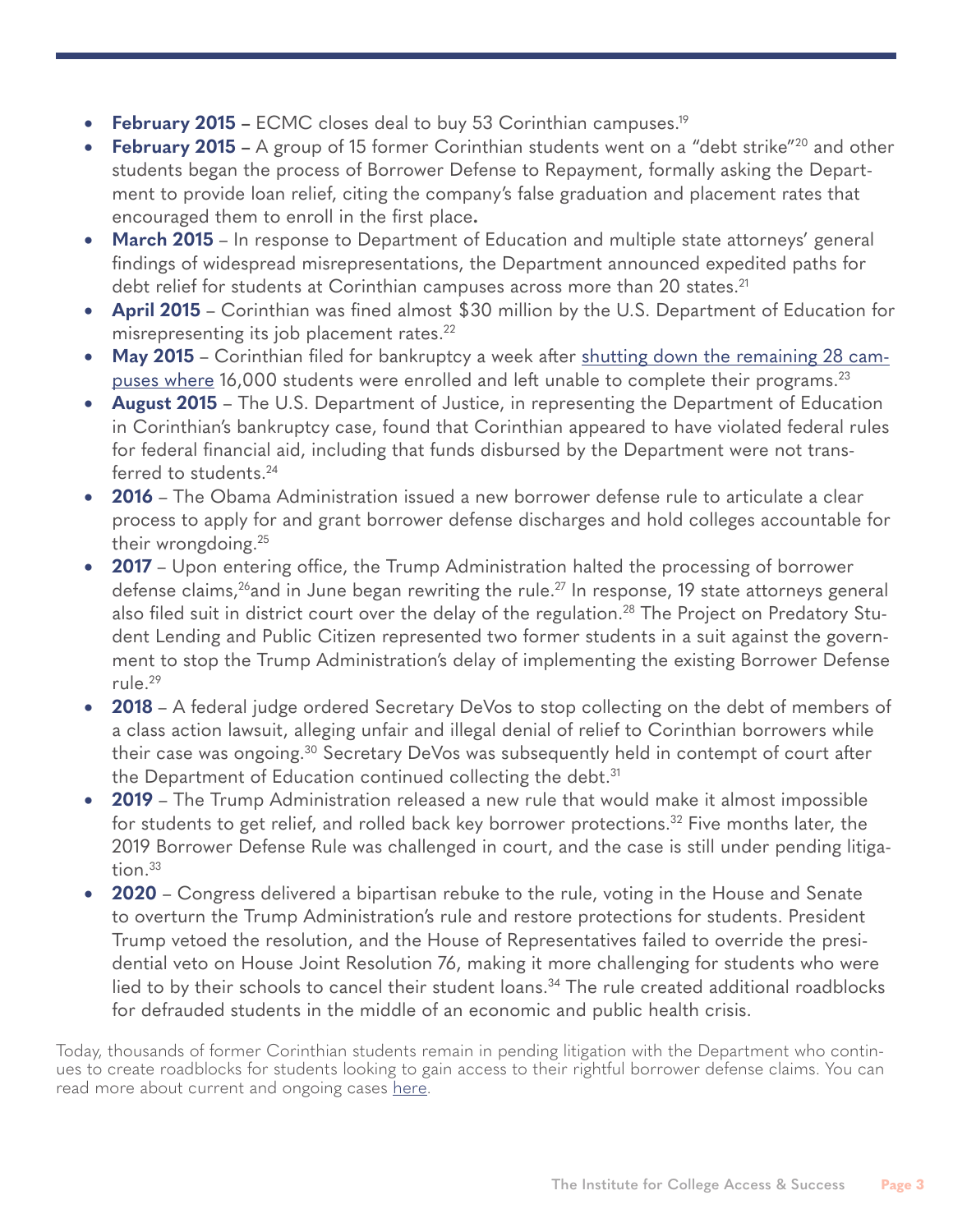Corinthian was not alone in harming students, and a number of schools closed following Corinthian's collapse, most notably ITT Educational Services Corporation, Incorporated ("ITT") shut down.

ITT was one of the largest for-profit education companies offering expensive programs to students and relied heavily on Federal aid to make ends meet.<sup>[35](#page-6-0)</sup> The company had been around since the mid-1990s, enrolling students with the similar promise of obtaining a good job and well-paying salary.

In 2004, the federal government began investigating instances of fraud related to student recruitment, enrollment and dropout rates, grade inflation, job placements, salaries, and even loans and while the investigation was ultimately closed, uncertainty in the legitimacy of the company's enrollment and recruiting practices continued to grow.[36](#page-6-0) The following year, ITT even agreed to a settlement with California after it was revealed that they inflated grades to qualify students for federal aid[.37](#page-6-0) Despite being investigated or sued by 19 other states, ITT continued to enroll students in overly pricey programs that left those students who completed with an enormous amount of debt and worthless degrees. The Department began actively monitoring ITT's finances in 2014 and following in Corinthian's footsteps, in September 2016, ITT Technical Institute, closed down.[38](#page-6-0)

The collapse of Corinthian and ITT was followed by additional closures of for-profit colleges which had been identified as engaging in predatory and misleading practices, including schools formerly owned by EDMC: the Art Institutes, Argosy University, and South University.<sup>[39](#page-6-0)</sup> Two additional sets of colleges owned by Education Corporation of America and Vatterott collapsed, closing campuses in 19 states in late 2018 and early 2019, each leaving thousands of students holding debt.[40](#page-6-0)

*They told me that every student that graduated the program was placed[.41](#page-6-0)*

*I was told I would be able to attain a job in my field with no problem. I have applied to multiple agencies and was told I was not qualified[.42](#page-6-0)*

*"I was told by the recruiters from the school about wages I could make that I have yet to be able to earn due to the fact that the school is and was not very credible … the ITT Tech recruiters assured me AA students graduate making around 50-60K a year and the BS graduates would be around 80K a year. They misrepresented their product, their name brand and their education."[43](#page-6-0)*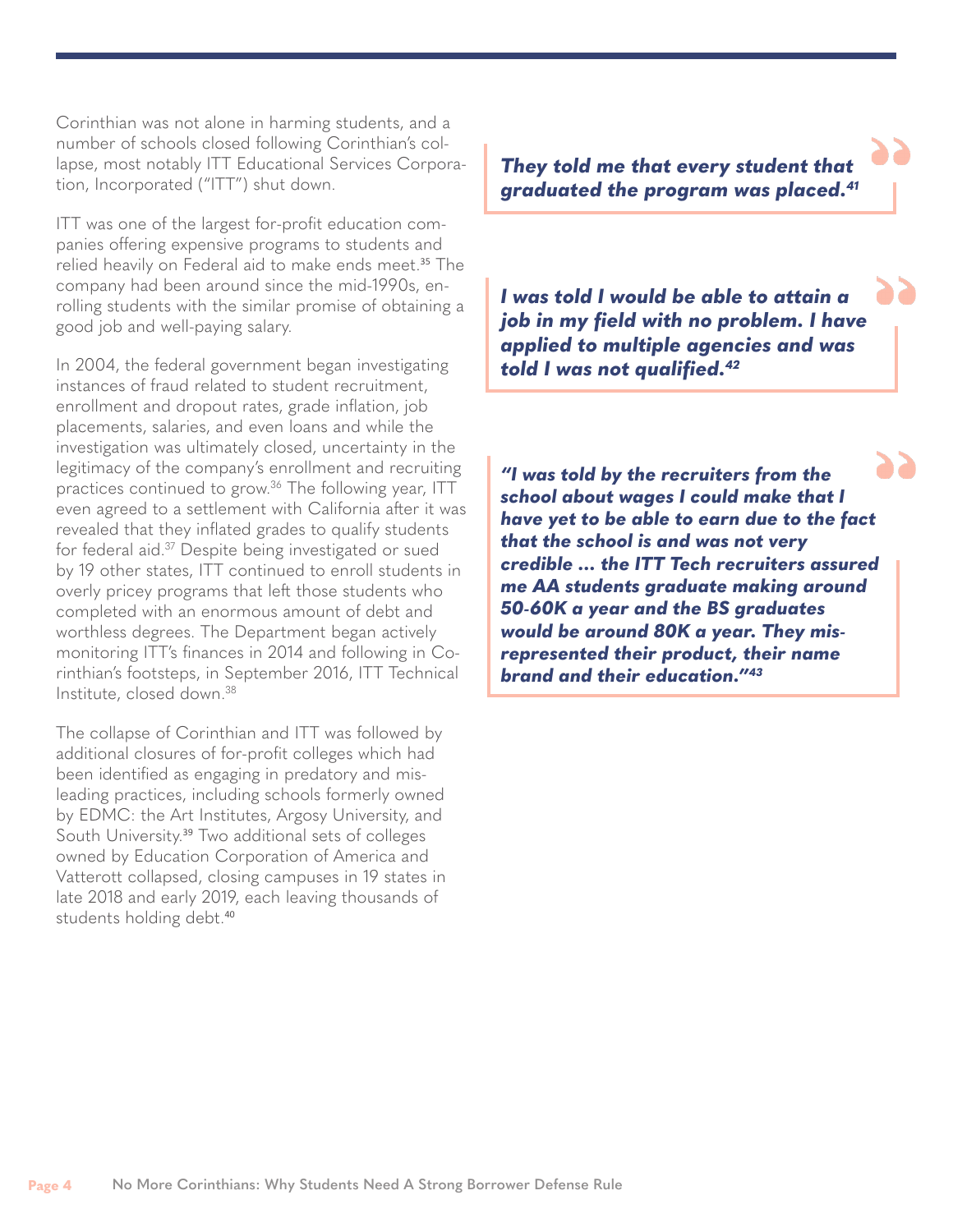#### **What is the Borrower Defense Rule?**

The Borrower Defense to Repayment (BD) Rule was finalized by the Obama Administration in 2016 in order to offer students a path to relief from federal loans borrowed based on fraudulent, misleading, or illegal acts by their schools. Borrower Defense is an established legal right for many forms of consumer credit, and it has been a part of the Higher Education Act for more than twenty years. The 2016 rule established a more accessible and consistent standard to protect borrowers.[44](#page-6-0)

The rule offered a critical protection for students and acted as deterrent for misleading and deceptive practices by colleges and is intended to protect students from having to repay loans that they borrowed based on false information. The 2016 rule created a process for students to apply for this relief, as well as a process for the Education Department to fairly evaluate claims. It also articulates processes for the Education Secretary to approve loan relief for groups of students.[45](#page-6-0)

The Education Department can also recover cancelled loan amounts from schools found to have engaged in misconduct, and requires risky schools to put money aside to cover potential student loan discharges for misconduct or closure. By making clear that schools will be held accountable if they break the law, the BD Rule deters these practices. The rule also offers critical new protections for students who attended schools that closed suddenly – offering these students automatic cancellation of their student loans, and prevented colleges from forcing students into mandatory arbitration.<sup>[46](#page-6-0)</sup> Such arbitration clauses, which many for-profit schools include in enrollment agreements, make it harder to bring to light misconduct by schools.

The BD Rule was first published on November 1, 2016 and was set to take effect on July 1, 2017. Upon taking office in 2017, the Trump Administration sought to illegally delay the 2016 rule and initiated a new regulatory process; ultimately, they published a new defense regulation in September 2019 that made it virtually impossible for students to cancel loans. In response, Congress passed a bipartisan resolution that sought to overturn the new, weaker rule. While the resolution halting the 2019 rule passed both the House and the Senate, the resolution was vetoed in July 2020 – the only domestic veto of the Trump Administration.<sup>[47](#page-6-0)</sup> The new rule took effect on July 1, 2020 and applies to all student loan borrowers taking loans after that date.<sup>[48](#page-6-0)</sup>

The new rule requires student borrowers to show that their school committed fraud "with knowledge", that the claims were deceptive, and prove that they experienced financial harm as a result. The new regulation eliminates automatic cancellation of debt of students whose schools close at the end of three years. Most of these new obstacles will lead to the denial of meritorious claims, which will only add to the current mountain of backlogged claims sitting at the Education Department. A TICAS analysis of the Department's own estimates demonstrates that the 2019 rule will relieve students cheated by their college of just 3 percent of the resulting debt, while less than 1 percent of loans based on misconduct will ever be recovered from colleges.<sup>[49](#page-6-0)</sup>

#### **Conclusion**

For-profit schools wreaked havoc on students in the wake of the Great Recession. While much of the misconduct was reigned in as a result of action by the Obama Administration, including the BD rule, after four years of rollbacks by the Trump Administration students are once again at risk. Moreover, the nation is now in a recession again and a global health crisis is driving many students to pursue degrees online and closer to home. These factors appear to be leading to a rise in for-profit college enrollment. During the ongoing COVID-19 pandemic, online education has furthermore allowed students to continue their education in the face of public health restrictions on in-person interactions. Yet the efficacy of online education remains unproven, especially for students with academic or other challenges. As such, the rapid unprecedented shift to online education that occurred with the onset of the pandemic is a large-scale experiment with unknown consequences – and the shift to online classes may outlive the COVID-19 pandemic.<sup>[50](#page-6-0)</sup> Significant reforms are needed to require for-profit colleges to align their financial incentives with student success and ensure that taxpayer dollars are used to further the educational mission of the colleges, rather than to fuel their bottom lines. If these reforms are not made,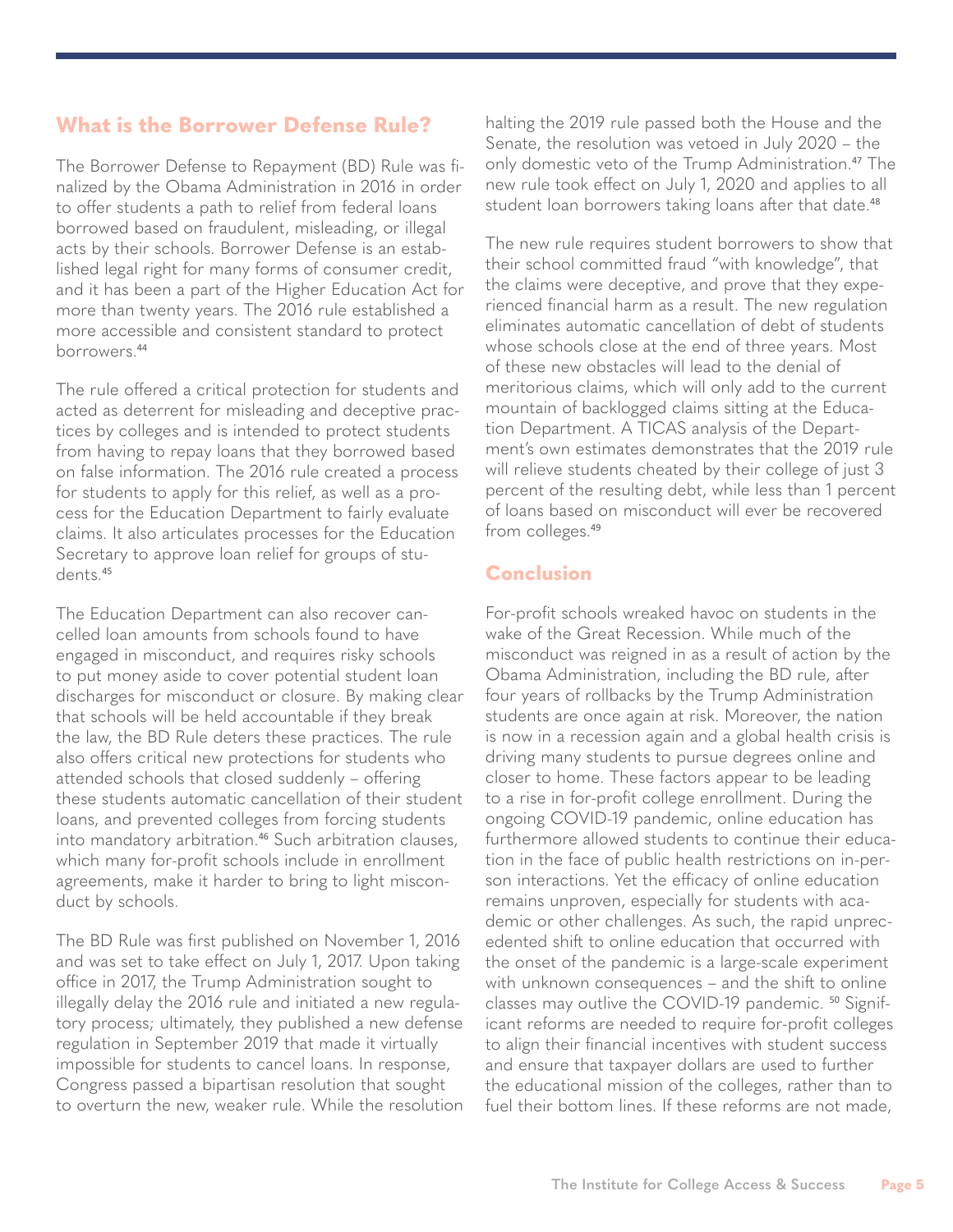<span id="page-5-0"></span>the sector will continue to prey on students and feast on taxpayer money, saddling potentially hundreds of thousands of students with high debt and low-value degrees and leaving taxpayers holding the bag.

Thousands of ITT and Corinthian students are still wrapped up in years of litigation and are waiting for the Department to fully eliminate their loans and provide relief. Under the previous Administration's BD regulations, students who were lied to by their school will find it nearly impossible to cancel their student loans. The rule creates roadblocks for defrauded students in the middle of an economic and a public health crisis, while imposing next to no consequences for the deceitful colleges.

#### **Endnotes**

[1](#page-0-0) The Condition of Education - Postsecondary Education - Postsecondary Students - Undergraduate Enrollment - Indicator May (2020). (n.d.). Retrieved November 19, 2020, from nces.ed.gov website: [https://bit.ly/3nr9Quu.](https://bit.ly/3nr9Quu)

[2](#page-0-0) Kelchen, Robert. *Trends in For-Profit Colleges' Reliance on Federal Funds*. July 8, 2019. <https://bit.ly/3mwLoXl>; The Century Foundation. TCF Estimates "Bang for Tuition Buck" at More than 5,000 Colleges Nationwide. February 28, 2019. <https://bit.ly/3gWq4Jy>.

[3](#page-0-0)  *Inside Higher Ed*. (2019, September 26). Student Loan Default Rate Continues to Decline. [https://bit.ly/34fjwR7;](https://bit.ly/34fjwR7) Armona, Luis, Chakrabartie, Rajashri, and Lovenheim, Michael. *Student Debt and Default: The Role of For-Profit Colleges*. Federal Reserve Bank of New York Staff Reports. February 2020.<https://nyfed.org/3rcRxv5>.

[4](#page-0-0) Halperin, David. "Law Enforcement Investigations and Actions Regarding For-Profit Colleges." *Republic Report*. Updated November 21, 2020. <https://bit.ly/3mlHu3d>

[5](#page-0-0) U.S. Senate, Health, Education, Labor and Pensions Committee. "For-Profit Report, Part II, Corinthian Colleges." [https://bit.ly/3mf-](https://bit.ly/3mfWUpK)[WUpK.](https://bit.ly/3mfWUpK)

[6](#page-0-0) Ibid.

 $7$  A 2014 CFPB lawsuit showed that 35 percent of Corinthian students had a household income below \$10,000. United States District Court Northern District of Illinois Eastern Division. Consumer Financial Protect Bureau v. Corinthian Colleges, Inc. September 16, 2014. [https://](https://bit.ly/34mnBTA) [bit.ly/34mnBTA.](https://bit.ly/34mnBTA)

[8](#page-1-0) United States Senate Committee on Health, Education, Labor and Pensions. *Harkin: Report Reveals Troubling Realities of For-Profit*  Schools. July 30, 2012.<https://bit.ly/2Ki6prp>

[9](#page-1-0) United States District Court Northern District of Illinois Eastern Division. Consumer Financial Protection Bureau v. Corinthian College, Inc. September 16, 2014.<https://bit.ly/3mypkvg>.

<sup>10</sup> Williams, Lance. "How Corinthian Colleges, a For-Profit Behemoth, Suddenly Imploded." *Reveal from the Center for Investigative Reporting*. September 20, 2016.<https://bit.ly/37uYMXH>.

11 Blumenstyk, Goldie. "Corinthian Campus Has Compliance Problem on Federal Student Aid, but 'Fraud' May Not Be at Issue." *The Chronicle of Higher Education*. June 25, 2004. <https://bit.ly/2LLZnf6>; Fraud Charge Sink Education Stocks, *CNN Money*, June 24, 2004. [https://](https://cnn.it/3mnGhIM) [cnn.it/3mnGhIM.](https://cnn.it/3mnGhIM)

 $12$  Superior Court of the State of California for the County of Los Angeles. The People of the State of California v. Corinthian Schools. INC. July 31, 2007. [https://bit.ly/3mxvuMa;](https://bit.ly/3mxvuMa) Burd, Stephen. "A Crash Course in California Politics." *The New Republic*. January 19, 2014. [https://bit.ly/34j47Px.](https://bit.ly/34j47Px)

<sup>13</sup> State of California - Department of Justice - Office of the Attorney General. *Attorney General Kamala D. Harris Files Suit in Alleged For-Profit College Predatory Scheme*. 2013.<https://bit.ly/3arArE7>.

<sup>14</sup> Superior Court of the State of California, County of San Francisco. The People of the State of California v. Heald College, LLC; Corinthian Colleges, INC. October 10, 2013. [https://bit.ly/37pvCZP.](https://bit.ly/37pvCZP)  $15$  Ibid.

<sup>16</sup> Dougherty, Carter. "For-Profit Colleges Face Consumer Bureau Probe on Lending Roles." November 2013. *Bloomberg*. [https://bloom.](https://bloom.bg/3oZ01UR) [bg/3oZ01UR.](https://bloom.bg/3oZ01UR)

<sup>17</sup> U.S. Department of Education Heightens Oversight of Corinthian Colleges. June 19, 2014. <https://bit.ly/3nweJSR>

[18](#page-1-0) *Inside Higher Ed*. "Feds Search for Corinthian Funds." August 2015. [https://bit.ly/3nnEQeM;](https://bit.ly/3nnEQeM) Norris, F. Corinthian Colleges Faltering as